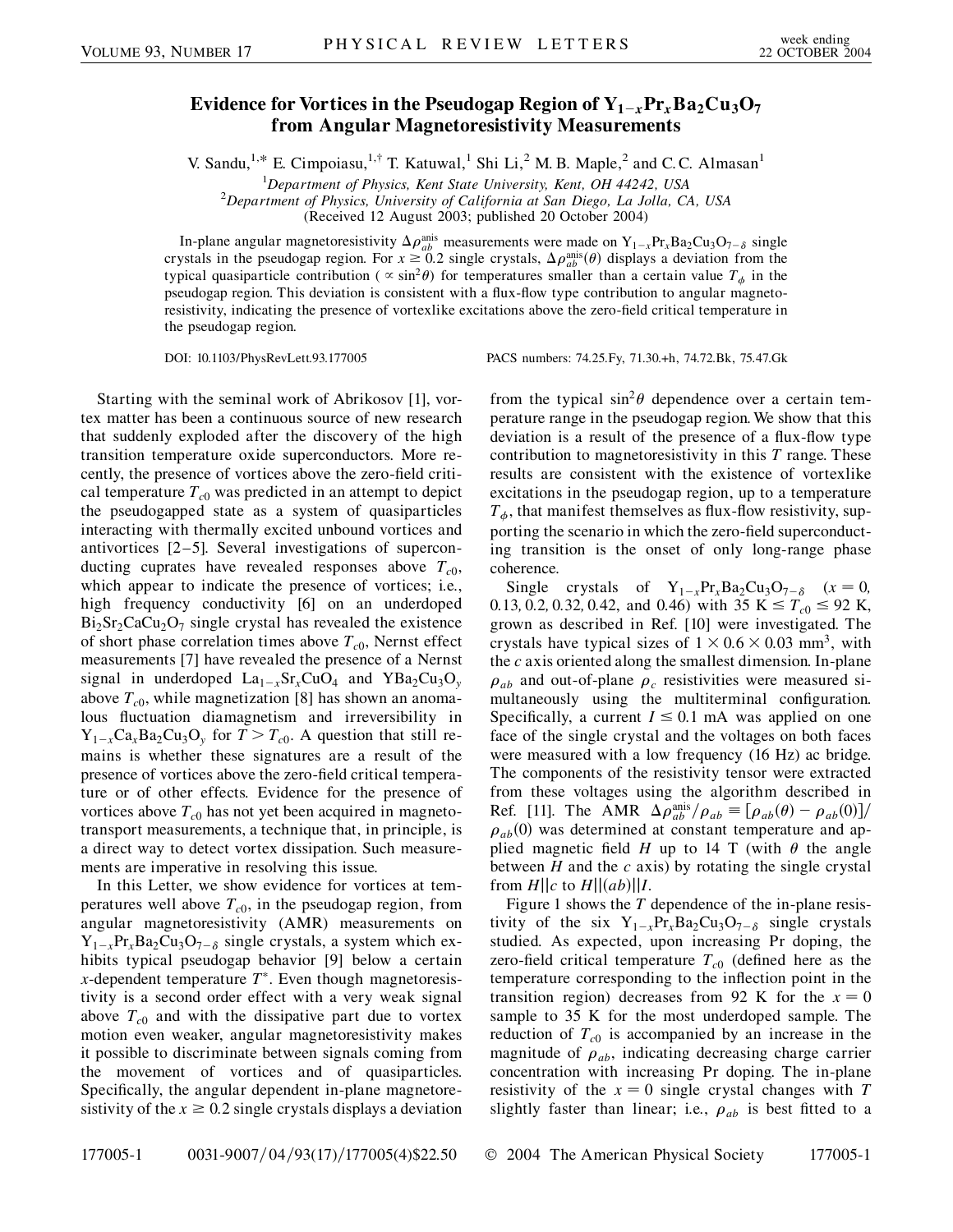

FIG. 1 (color online). Temperature *T* dependence of in-plane resistivity  $\rho_{ab}$  of  $Y_{1-x}Pr_xBa_2Cu_3O_{7-\delta}$  single crystals with different Pr doping, measured in zero magnetic field. Inset: temperature *T* dependence of the temperature derivative of inplane resistivity  $d\rho_{ab}/dT$ . The solid lines are guides to the eye. The arrows in both the main panel and the inset mark the positions of the inflection points  $T_{cr}$  in  $\rho_{ab}(T)$  dependence.

combination of *T* and *T*2, suggesting slight overdoping. A linear increase in  $\rho_{ab}(T)$  with increasing *T* is present for the  $x = 0.13$  sample at temperatures  $T \ge 175$  K. The *T* range of the linear  $\rho_{ab}(T)$  regime shifts towards higher temperatures with increasing Pr doping, i.e.,  $T \ge 260$  K for the  $x = 0.2$  sample and  $T > 300$  K at higher Pr doping. Hence, for the  $x = 0.32$ , 0.42, and 0.46 samples,  $\rho_{ab}(T)$  is nonlinear for  $T \leq 300$  K, displaying the pseudogap regime for all measured temperatures above  $T_{c0}$ .

The AMR was measured at different magnetic fields and temperatures. The angular magnetoresistivity of the  $x = 0.32$  single crystal ( $T_{c0} = 55$  K) measured at 60 and 105 K in a magnetic field of 14 T is shown in Fig. 2(a) and its left inset, respectively. The in-plane resistivity is larger when  $H||c$  axis ( $\theta = 0^{\circ}$ ) than when *H* is applied along the current in the *ab* plane ( $\theta = 90^{\circ}$ ). Also,  $\Delta \rho_{ab}^{\text{anis}} / \rho_{ab}$  exhibits the expected  $\sin^2\theta$  dependence, a result of quasiparticle dissipation, for  $T \ge 105$  K. Indeed, notice the excellent fit of the 105 K data of the left inset with a  $\sin^2\theta$ dependence (solid curve). However, a deviation from this angular dependence appears at lower temperatures as exemplified by Fig. 2(a), in which a  $\sin^2\theta$  dependence (solid curve) gives a very poor fit of the data. This deviation from  $\sin^2\theta$  dependence becomes more conspicuous around and below  $T_{c0}$  (notice the fast decrease of the data of Fig. 2(b) around 90 with decreasing *T*). The angular dependence depicted by this concentration is common to all samples with  $x \ge 0.20$ . The fast decrease of the resistivity, hence AMR, in the vicinity of  $\theta = 90^{\circ}$ could arise only if a dissipative process that contributes to resistivity is suppressed when the field becomes parallel to the *ab* planes. Such a process is similar to the lock-in transition of the flux lines in a layered superconductor when the intrinsic pinning and/or the cancellation of the Lorentz force suppresses the flow of the vortices. This suggests that the deviation of AMR from  $\sin^2\theta$  could be a result of flux-flow dissipation.

Starting from this observation, we write the total conductivity above  $T_{c0}$  as a sum of quasiparticle and fluxflow contributions, i.e.,  $\sigma(T, H, \theta) \equiv \sigma_{\text{qp}}(T, H, \theta) +$  $\rho_{\text{FF}}^{-1}(T, H, \theta)$ . Within Boltzmann's approximation, the quasiparticle conductivity is:

$$
\sigma_{\rm qp}(T, H, \theta) \equiv \sigma_0 - \sigma^{(2)} H^2 \cos^2 \theta,\tag{1}
$$

where  $\sigma_0$  and  $\sigma^{(2)}$  are the first two terms of the Jones-Zener series of the conductivity in powers of *H*. The angular dependence of the flux-flow resistivity is given



FIG. 2 (color online). Plot of angular in-plane magnetoresistivity  $\Delta \rho_{ab}^{\text{anis}} / \rho_{ab} \equiv [\rho_{ab}(\theta) - \rho_{ab}(0)] / \rho_{ab}$  vs angle  $\theta$  between the magnetic field  $H$  and the  $c$  axis, measured at 14 T and 60 K (a) and 105 K (left inset) for the  $x = 0.32$  single crystal ( $T_{c0}$ ) 55 K). Right inset: temperature dependence of resistive anisotropy  $\Gamma$ . The solid lines are  $\sin^2\theta$  fits of the data. (b) Angular dependence of  $\Delta \rho_{ab}^{\text{anis}}/\rho_{ab}$  measured around the superconducting transition temperature. The solid lines are fits of the data with Eq. (3).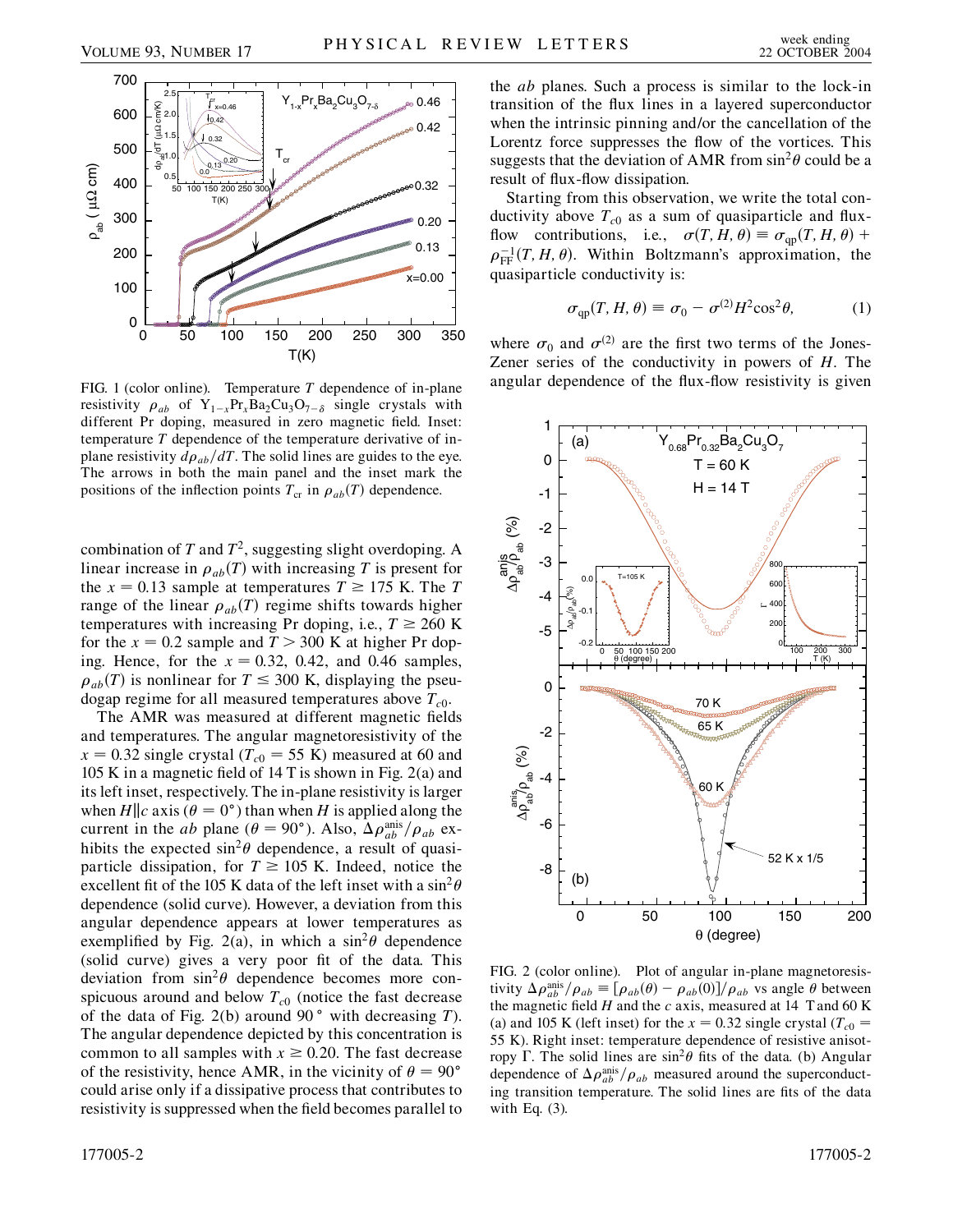by [12]

$$
\rho_{\text{FF}} \equiv \rho_0 H \sum_i \frac{p_i}{\eta_i H_{c2}^i(T, \theta = 0)} |\cos \theta|
$$
  

$$
\sqrt{\cos^2 \theta + \Gamma^{-1} \sin^2 \theta} + \beta \rho_{\text{qp}},
$$
 (2)

*pi*

where  $p_i$  is the weight of the superconducting regions

$$
\frac{\Delta \rho_{ab}^{\text{anis}}}{\rho_{ab}} \approx -\frac{\Delta \sigma_{ab,qp}}{\sigma_{ab}} - \frac{\Delta \sigma_{ab,FF}}{\sigma_{ab}}
$$
\n
$$
= -M_{qp}(T,H)\sin^2\theta - \frac{1}{M_{FF}|\cos\theta|\sqrt{\cos^2\theta + \Gamma^{-1}\sin^2\theta} + \beta(1 + M_{qp}\cos^2\theta)} + \frac{1}{M_{FF} + \beta(1 + M_{qp})}.
$$
\n(3)

Here  $M_{\text{qp}}(T, H) \equiv \sigma_{\text{qp}}^{(2)}$  $\frac{d^{(2)}}{dp} H^2/\sigma_0$  and  $M_{\text{FF}}(T,H) \equiv$  $H\sum_i[p_i/\eta_iH_{c2}^i(T,\theta=0)]$  are temperature and field dependent coefficients for the quasiparticle and flux-flow terms, respectively, and  $\Gamma(T) \equiv \rho_c / \rho_{ab} \gg 1$  is the temperature dependent resistive anisotropy [see right inset in Fig. 2(a)]. We note that the value of  $\Gamma^{1/2} \approx 28$  close to the superconducting transition temperature is consistent with the lower limit for the superconducting anisotropy  $\gamma =$  $\lambda_c/\lambda_{ab} \approx 18$  for an equivalent doping state, as obtained from the temperature dependence of the melting field [14].

Equation (3) gives an excellent fit to the measured inplane angular magnetoresistivity for all  $x \ge 0.20$  single crystals [see solid lines in Fig. 2(b) for the  $x = 0.32$ sample] for  $T \leq T_{\phi}$ . However, the in-plane angular magnetoresistivity displays *only* a  $\sin^2 \theta$  dependence for the  $x = 0$  and 0.13 samples over the whole measured *T* range, and for the  $x \ge 0.2$  single crystals for  $T > T_{\phi}$ .



FIG. 3 (color online). Angular dependence of flux-flow magnetoresistivity  $\Delta \rho_{ab,\text{FF}}/\rho_{ab}$  for the  $x = 0.32$  single crystal  $(T_{c0} = 55 \text{ K})$  measured around the superconducting transition temperature. The solid lines are fits of the data with the fluxflow terms of Eq. (3). Plot of the flux-flow coefficient  $M_{FF}$  of Eq.  $(3)$  vs temperature *T* (left inset) and magnetic field (right inset) for the  $x = 0.46$  single crystal ( $T_{c0} \approx 35$  K and  $T_{\phi} \approx$  $1.5 \times T_{c0}$ ). The lines are guides to the eye.

with an upper critical field  $H_{c2}^{i}$ . Here, we added the second term  $\beta \rho_{qp}$  to the flux-flow resistivity in order to account for the serial resistances connecting nonpercolating superconducting regions along a current path. The coefficients  $p_i$ ,  $\eta_i$ , and  $\beta$  are temperature and field dependent. The angular magnetoresistivity is then given by [13]

$$
H)\sin^2\theta - \frac{1}{M_{\text{FF}}|\cos\theta|\sqrt{\cos^2\theta + \Gamma^{-1}\sin^2\theta} + \beta(1 + M_{\text{qp}}\cos^2\theta)} + \frac{1}{M_{\text{FF}} + \beta(1 + M_{\text{qp}})}.
$$
(3)

Figure 3 shows the extracted flux-flow magnetoresistivity, obtained by subtracting the quasiparticle magnetoresistivity from the measured magnetoresistivity, for the  $x = 0.32$  single crystal ( $T_{c0} \approx 55$  K and  $T_{\phi} \approx 1.9 \times T_{c0}$ ) for temperatures above and below  $T_{c0}$ . Notice that the data display the typical dip for the flux-flow contribution at 90 $\degree$  [*H* || (*ab*)], where the dissipation is strongly suppressed. Also, the magnitude of the flux-flow magnetoresistivity increases sharply (the magnitude of the dip increases) below  $T_{c0}$ , where flux-flow is the dominant dissipative process. The solid lines are fits of the data with the flux-flow terms of Eq. (3). Such an angular dependence is typical for scaling fields of anisotropic superconductors, in this case the upper critical field. Also,  $\Delta \rho_{ab,\text{FF}}/\rho_{ab}$  has the same angular dependence both below and above  $T_{c0}$ . All these results clearly indicate the presence of vortexlike excitations well above  $T_{c0}$ , supporting the scenario in which the zero-field superconducting transition is just the result of long-range phase coherence. We also note that the dip becomes less sharp with increasing *T*. This rounding of the dip with increasing *T* is the effect of thermal fluctuations that produce a transverse diffusion of the field-induced vortex lines. The smearing is more prominent at low fields (4– 8 T) [15].

The plots of the fitting parameter  $M_{\text{FF}}$  as a function of *T* and *H* are shown in the left and right insets, respectively, in Fig. 3. The flux-flow like term  $M_{\text{FF}}$  increases (decreases) with increasing temperature (magnetic field).  $M_{\text{FF}}(H)$  follows a power-law dependence with a power of  $-1.5$  at temperatures between 40 and 45 K. The observed  $M_{\text{FF}}(T,H)$  could be explained as follows. On one hand, with increasing temperature or magnetic field, the vortex cores expand  $\left[dH_{c2}(T)/dT\right]$  is negative] or the number of vortices increases, respectively. Consequently, the flux-flow dissipation increases. On the other hand, at  $T > T_{c0}$  and high magnetic fields, the number of regions able to support vorticity is not constant but decreases with increasing *T* and *H*. Therefore, the dissipation decreases. The overall effect is an increase (decrease) of  $M_{FF}$  with increasing temperature (magnetic field). The minimum observed in  $M_{FF}(T)$  close to  $T_{c0}$  could have its origin in